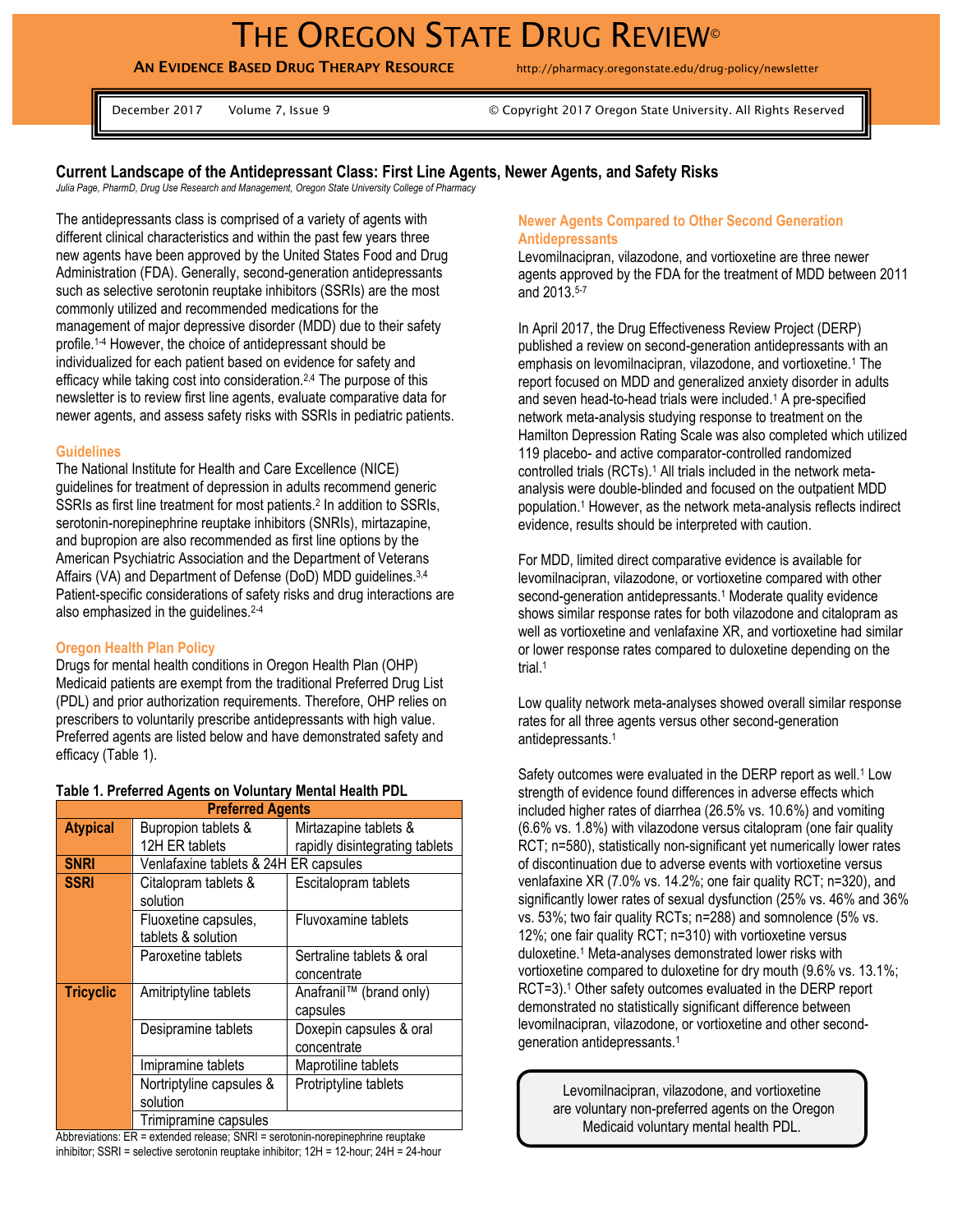## **Cost Comparison**

The newer agents of levomilnacipran (Fetzima®), vilazodone (Viibryd®), and vortioxetine (Trintellix®) have significantly higher costs per 30 days of MDD treatment compared to common SSRIs which are recommended as first line treatment for most patients (Chart 1). 2-4 Many patients can be treated with older, more established agents for the same cost of treating one patient with a newer agent.

## **Chart 1: Comparative Costs of Common SSRIs & Newer Agents**



\*Based on commonly prescribed maintenance doses

## **Safety Reminder: SSRIs in Pediatric Patients**

When prescribing antidepressants in pediatric or young adult patients, special consideration should be given to the potential safety risks. Antidepressants have a boxed warning regarding the increased risk of suicidal thinking and behavior (suicidality) in children and adolescents with MDD and other psychiatric disorders.<sup>8</sup> In SSRIs specifically, doserelated safety risks have been demonstrated. 9

One large, well-designed retrospective cohort study (n=21,305) from 2014 revealed a dose-related increase in deliberate self-harm among pediatric, adolescent, and young adult patients initiated on high-dose SSRIs for MDD.<sup>9</sup> The risk of deliberate self-harm in the high dose group was found to be approximately double that of the modal dose group (HR 2.2; 95% CI, 1.6-3.0).<sup>9</sup> As a result of this study, a 2014 Oregon Medicaid drug use evaluation was completed which found that 27% of patients aged 5-24 years were initiated on high-dose SSRI therapy, potentially putting them at risk for deliberate self-harm. 10

To improve safety for pediatric patients initiating on SSRI therapy, it is recommended to prescribe SSRIs at recommended initial doses or not higher than the age-specific maximum initiation doses (Table 2). Additionally, patients should be monitored closely for clinical worsening, suicidality, and unusual changes in behavior, especially in the initial few months of therapy and at times of dose changes.<sup>8</sup>

## **Table 2. Recommended Initial SSRI Doses in Younger Patients**

| <b>SSRI</b>  | <b>Recommended</b><br>initial dose<br>$(mg)^{*11}$ | Age - specific maximum initiation<br>dose $(mg)$ **10 |         |         |           |
|--------------|----------------------------------------------------|-------------------------------------------------------|---------|---------|-----------|
|              |                                                    | Age range [years]                                     |         |         |           |
|              |                                                    | $5 - 9$                                               | 10 – 15 | 16 – 19 | $20 - 24$ |
| escitalopram | $5 - 10$                                           | 5                                                     | 10      | 10      | 10        |
| fluoxetine   | $5 - 20$                                           | 10                                                    | 10      | 10      | 20        |
| sertraline   | $12.5 - 50$                                        | 25                                                    | 25      | 50      | 50        |

\*Doses for MDD or depression were used if listed and other indication doses were used if no MDD or depression dose was available. Citalopram excluded due to lack of FDA-approved pediatric indications.<sup>12</sup> Paroxetine excluded due to lack of FDA-approved pediatric indications as well as safety and efficacy concerns in this population.<sup>13,14</sup>

\*\*Based on modal doses determined in a 2014 Oregon Medicaid drug use evaluation. 10

Avoid high doses to limit risk of deliberate self-harm when prescribing initial antidepressant therapy with SSRIs in pediatric, adolescent, or young adult populations and evaluate risks versus benefits.

## **Conclusion**

Levomilnacipran, vilazodone, and vortioxetine lack established efficacy or safety advantages over first line MDD agents that have been in clinical use for many years yet have significantly higher comparative costs. Evidence shows these drugs are similar or less effective than other second generation antidepressants and as they are still relatively new, the full long term safety profile may not be established. Safety concerns in the antidepressants class such as high initial doses of SSRIs in pediatric patients also continue to be of importance. Risks and clinical need with any treatment should be weighed and evaluated. If multiple agents are determined to be equally appropriate for a patient, utilizing the most cost-effective medication can assist in managing Oregon Medicaid resources in the most effective manner possible.

*Peer Reviewed By: Cydreese Aebi PhD, RPh. Clinical Pharmacy Coordinator, Oregon State Hospital, Salem, Oregon and Ajit N. Jetmalani, M.D., Director, Division of Child and Adolescent Psychiatry, Joseph Professor, Child and Adolescent Psychiatry Education, Oregon Health & Science University*

#### **References**

- 1. Gartlehner G, Wagner G, Schultes M, et al. Drug Class Review Second-generation Antidepressants Levomilnacipran, Vilazodone, and Vortioxetine Compared with Other Second-generation Antidepressants Targeted Update Final Report. April 2017. Drug Efectiveness Review Project at the Pacific Northwest Evidence Practice Center, Portland, OR.
- 2. Depression in adults: recognition and management. Clinical guideline. National Instutute for Health and Care Excellence. October 2009. Available at https://www.nice.org.uk/guidance/cg90/resources/depression-in-adults-recognitionand-management-pdf-975742636741. Accessed November 15, 2017.
- 3. Department of Veterans Affairs, Department of Defense. VA/DoD Clinical Practice Guideline for the Management of Major Depressive Disorder. Version 3.0. April 2016.
- 4. Practice Guideline for the Treatment of Patients with Major Depressive Disorder, Third Edition. American Psychiatric Association. Available at http://psychiatryonline.org/pb/assets/raw/sitewide/practice\_guidelines/guidelines/md d.pdf. Accessed November 15, 2017.
- 5. Viibryd (vilazodone hydrochloride) [product information]. Irvine, CA: Allergan USA, Inc., Jan 2017.
- 6. Fetzima (levomilnacipram) [product information]. Irvine, CA: Allergan USA, Inc., Jan 2017.
- 7. Trintellix (vortioxetine) [product information]. Deerfield, IL: Takeda Pharmaceuticals America, Inc., Apr 2017.
- 8. United States Food and Drug Administration. Labeling Change Request Letter for Antidepressant Medications. http://www.fda.gov/Drugs/DrugSafety/InformationbyDrugClass/ucm096352.htm. Accessed October 18, 2017.
- 9. Miller M, Swanson SA, Azrael D, Pate V, Stürmer T. Antidepressant dose, age, and the risk of deliberate self-harm. JAMA Intern Med. 2014; 174 (6):899-909. doi:10.1001/jamainternmed.2014.1053.
- 10. Drug Use Evaluation: Prevalence of High-dose Initiation of Selective Serotonin Reuptake Inhibitors in the Oregon Medicaid Pediatric, Adolescent, and Young Adult Population. Oregon State University Drug Use Research & Management Program. http://www.orpdl.org/durm/meetings/meetingdocs/2014\_11\_20/archives/2014\_11\_2 0\_PedSSRIInitDoseDUE\_final111214.pdf. Accessed October 9, 2017.
- 11. Pediatric & Neonatal Lexi-Drugs Online™, In Lexi-Comp Online [on-line database]. 2014. http://online.lexi.com.liboff.ohsu.edu/lco/action/home/switch. Accessed October 18, 2017.
- 12. Celexa (citalopram hydrobromide) [product information]. Irvine, CA: Allergan USA, Inc., Jan 2017.
- 13. Paxil (paroxetine hydrochloride) [product information]. Research Triangle Park, NC: GlaxoSmithKline, Jan 2017.